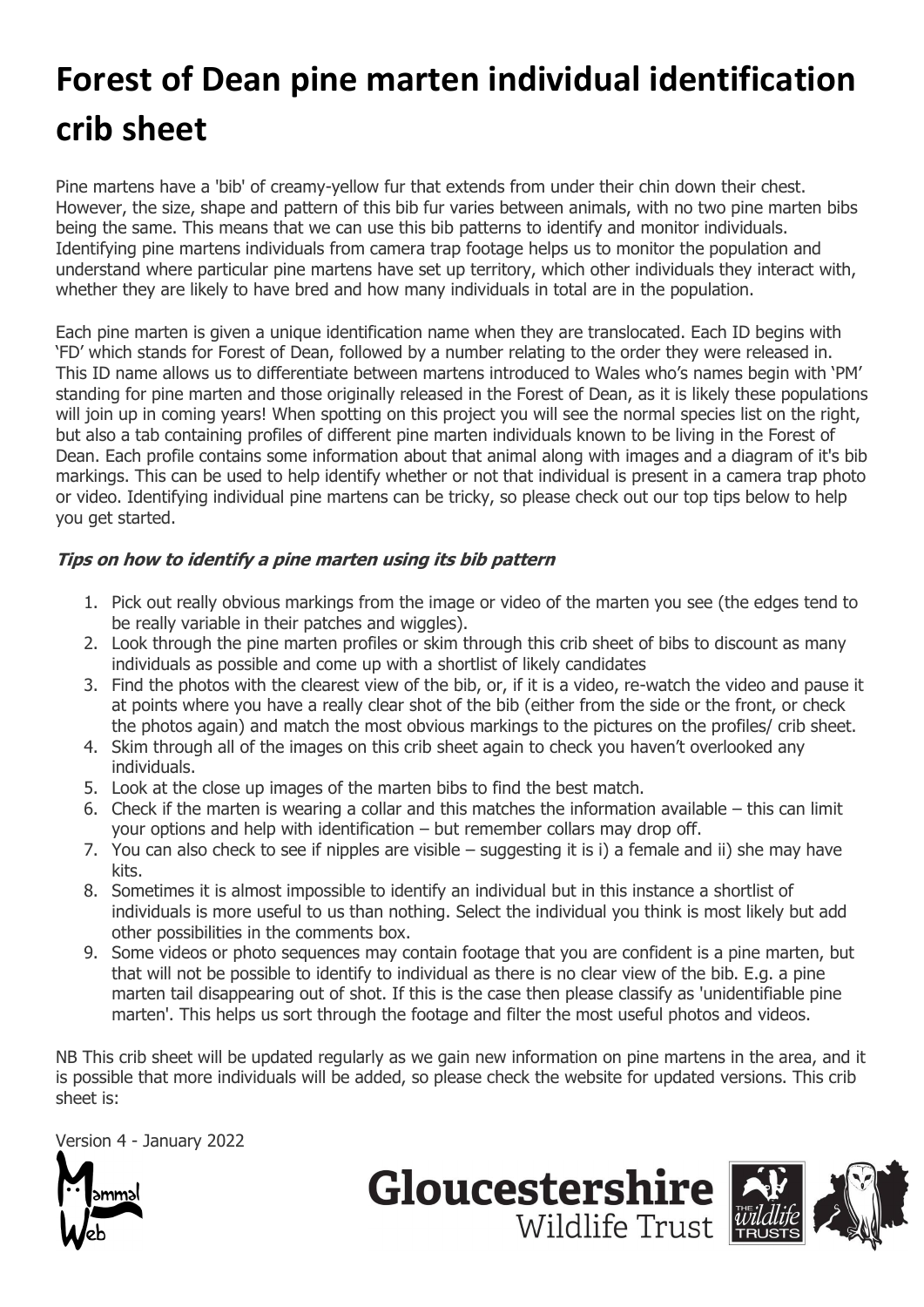## **Bib diagrams and images of known individuals:**

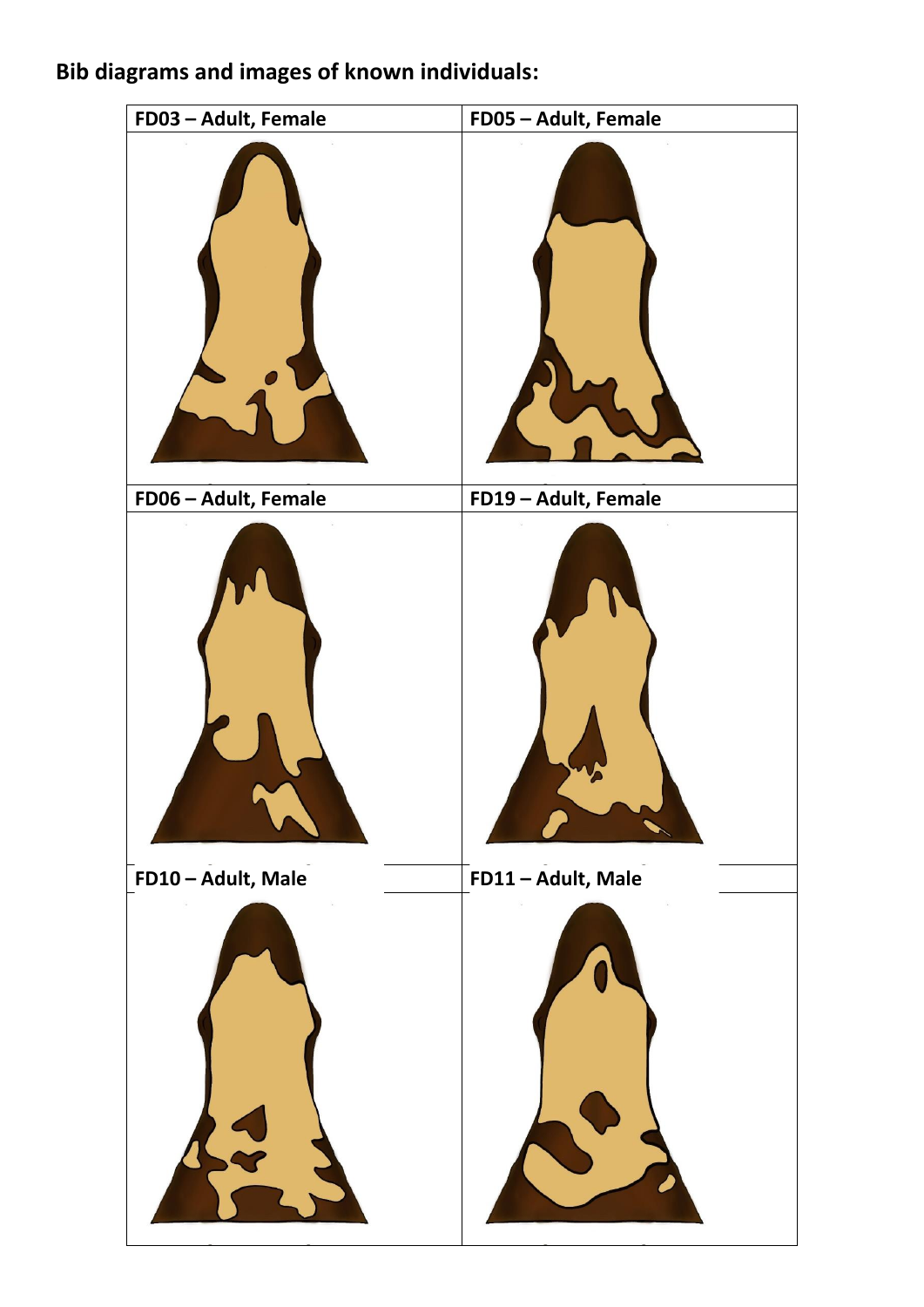